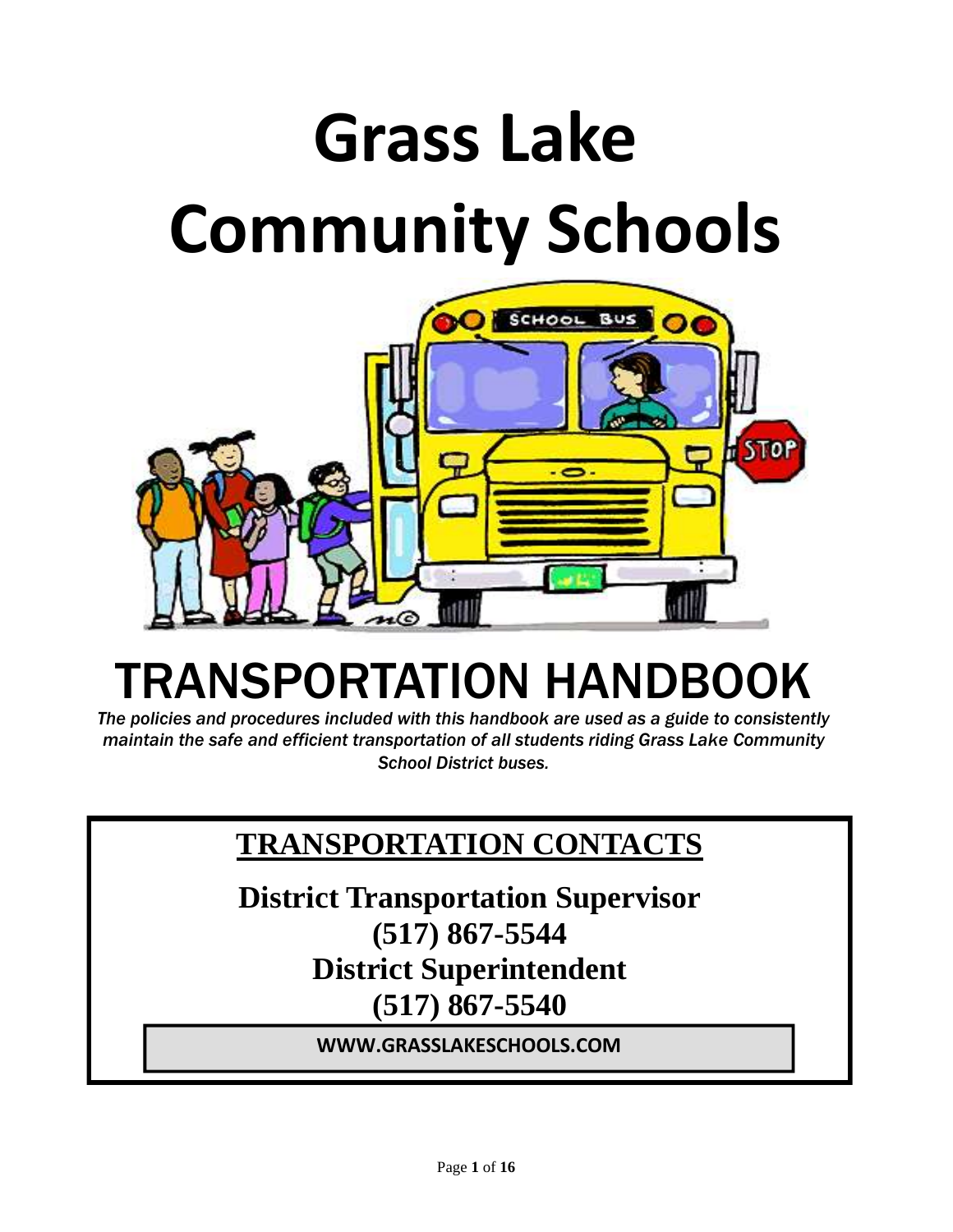#### **School District Mission Statement:**

The mission of Grass Lake Community Schools is to provide a quality learning environment which will empower all students to meet their individual needs, discover their potential, and gain essential skills that will enable them to become responsible contributing citizens of our world.



#### **Transportation Mission Statement -**

The mission of the Grass Lake Community Schools Transportation Department is to provide safe, efficient and professional transportation service for our students while supporting the district educational mission.



#### **NOTICE**

All school buses are equipped with video camera equipment which may or may not be in use. This equipment has been purchased to ensure the safety of all students.



Dear Parents and Students,

We would like to take this opportunity to welcome you and your child to the Grass Lake Community Schools. At Grass Lake, transportation is considered part of your child's education program. The bus ride each day is a continuation of your child's daily learning experience, encouraging the application of classroom knowledge. Getting along with others, following directions and obeying rules are vital lessons each child must learn and practice.

#### *Continued next page*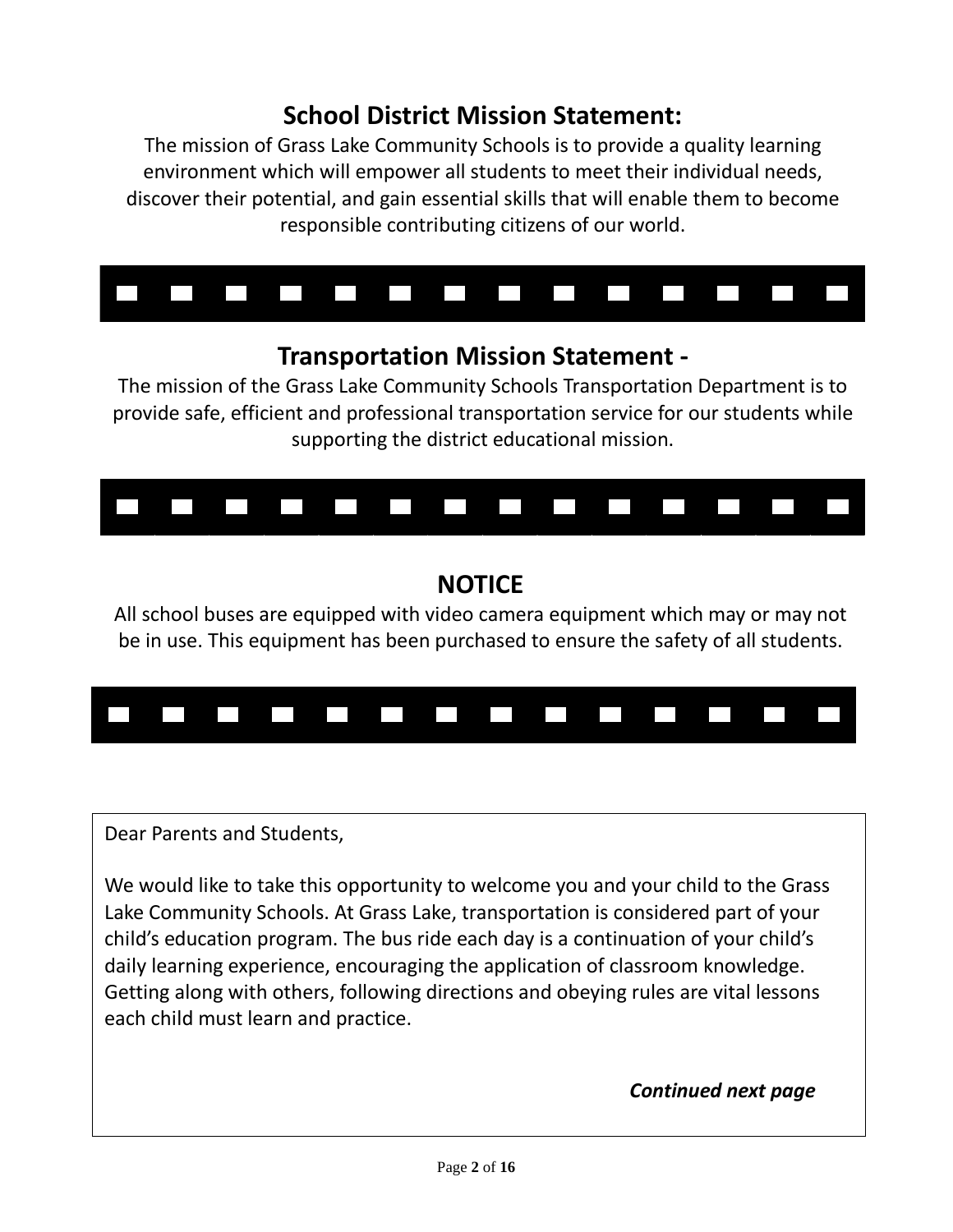#### *Continued from previous page*

As parents and guardians, we are sure that many of you have questions and concerns. For example, you may have concerns regarding the bus driver and vehicle your child will be riding each day. Allow us to assure you that all of our drivers are highly qualified. They have had many hours of in-depth schooling given by certified training personnel and have passed a detailed written and skills examination given by the Michigan State License Bureau. All of the drivers have passed complete physical examinations and must participate in random drug and alcohol testing. All of our buses are inspected annually by the Michigan State Police Motor Carrier Team and have passed. Our buses are equipped with radios, camera equipment and other  $\epsilon$ law, as we decide on our bus stops, our bus stops, our bus stops, and the scheduled pick-ups, and the schedule concerns. In the next few pages, we will attempt to cover many transportation safety devices.

and drop-offs of our students. We will apply the laws and regulations of the State  $\frac{1}{2}$ The principle concern of Grass Lake Community Schools' Board of Education is that<br>
The principle concern of Grass Lake Community Schools' Board of Education is that your child is transported in the safest and most efficient manner.

May your time with us be pleasant.

#### **TRANSPORTATION POLICY**

The Grass Lake Community Schools is committed to providing transportation services to all qualifying students. School-sponsored student transportation is by far the safest form of transportation of students in the United States. This safety record is due to the application of stringent rules that involve administrators, bus drivers, parents, students, and the community. The following policy stipulates those rules as they relate to our constituents. Any time that the rules are sacrificed, the potential for disaster for our students increases.

We are committed to following the intent of the law, as well as the letter of the law, as we decide on our bus stops, our bus routes, and the scheduled pick-ups and dropoffs of our students. We will apply the laws and regulations of the State of Michigan and the policies of the Grass Lake Community Schools to make all of our decisions.

The school district reserves the right to discontinue service to students and/or parents who do not adhere to prescribed policies while being transported, picked up, or dropped off from school district pupil transportation vehicles.

*Transportation Policy continued next page*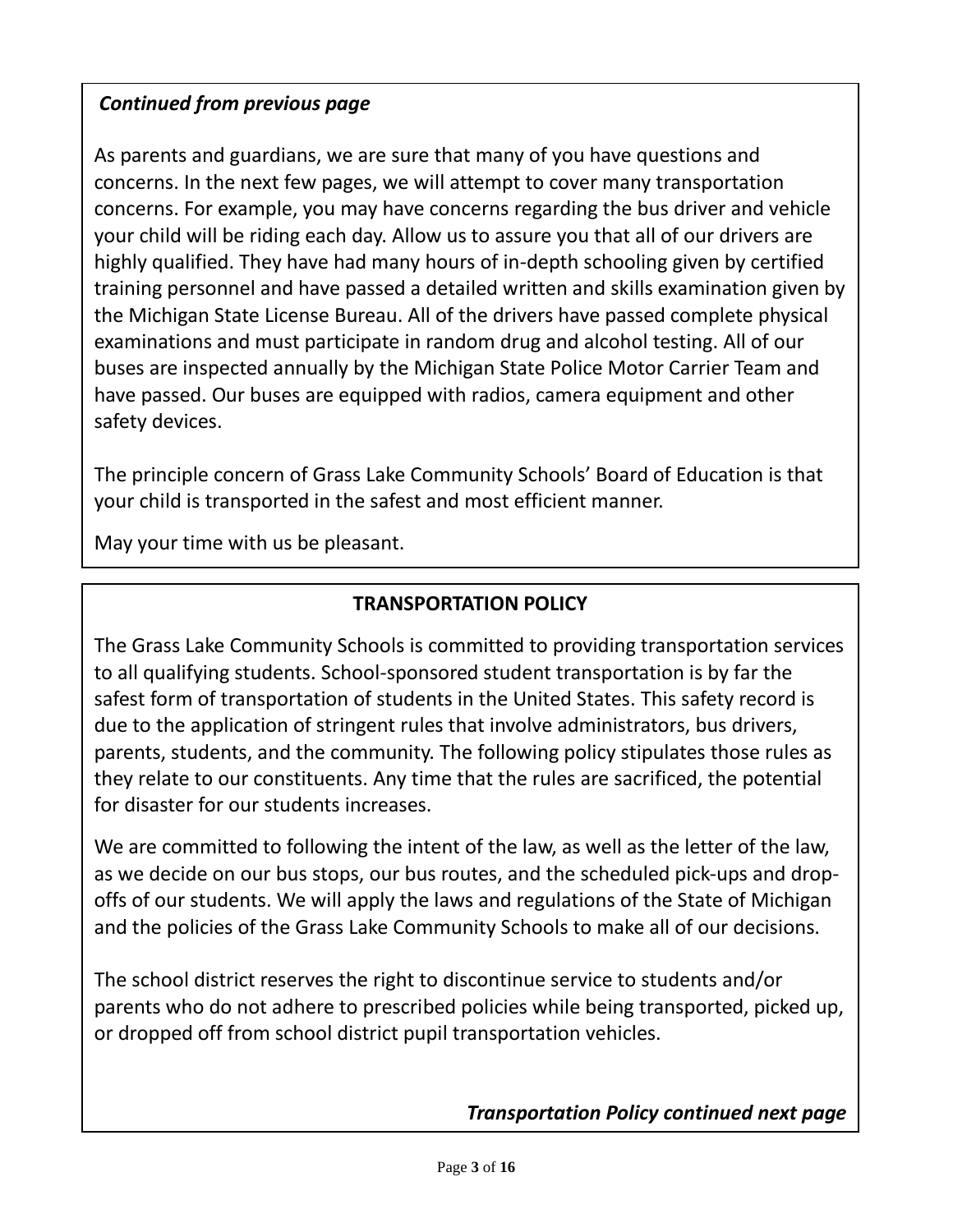#### *Transportation Policy continued*

Although it is not required to provide transportation for its students, it is the intent of the Grass Lake Community Schools' Board of Education to provide safe and cost effective transportation for the students of its schools residing one and one-half (1.5) miles or more by the nearest traveled route to the child's current school building. However, the Transportation Supervisor, with the approval of the Superintendent, may determine that transportation service could be extended to identified students within the above-stated distance. Exceptions to this policy will be reviewed by the Board of Education on an annual basis. Examples of this would be a change in posted speed limits, or hardship-disability situations.

All bus stops must be legal bus stops as defined by Michigan State Law. They will be determined by the Transportation Supervisor, with the approval of the Superintendent, for safety and cost effectiveness.

The Board of Education has determined that for the safety of our students the following exceptions will be made:

1. All students living in the Grass Lake school district, grades K-5, are eligible for bus transportation, unless they live less than one-half (.5) mile from the student's current school building and they have a walking route that has sidewalks.

2. All students living in the Grass Lake school district, grades 6-12, are eligible for bus transportation, except those who live less than one and one-half (1.5) miles from the student's current school building and they have a walking route with a posted speed limit of 35 MPH or slower, or they have a walking route which has sidewalks, or a combination of both.

3. All students living in the Grass Lake school district north of the railroad tracks and west of S. Lake Street are eligible for bus transportation.

4. All students living in the Grass Lake school district on Water, Watson and Clark Streets and East Michigan from Lake Street west are eligible for bus transportation.

5. All students who are eligible for bus transportation may be asked to walk up to one-half (.5) mile from where they reside to a designated bus stop.

Although Grass Lake Community Schools' first obligation for bus transportation is to students residing on established bus routes, Grass Lake Community Schools will make an effort to accommodate the transportation needs of our students whose destination or pick-up is at a daycare, babysitter, or designated group stop on an existing route. This will be done with overall safety and costs in mind and may require a fee.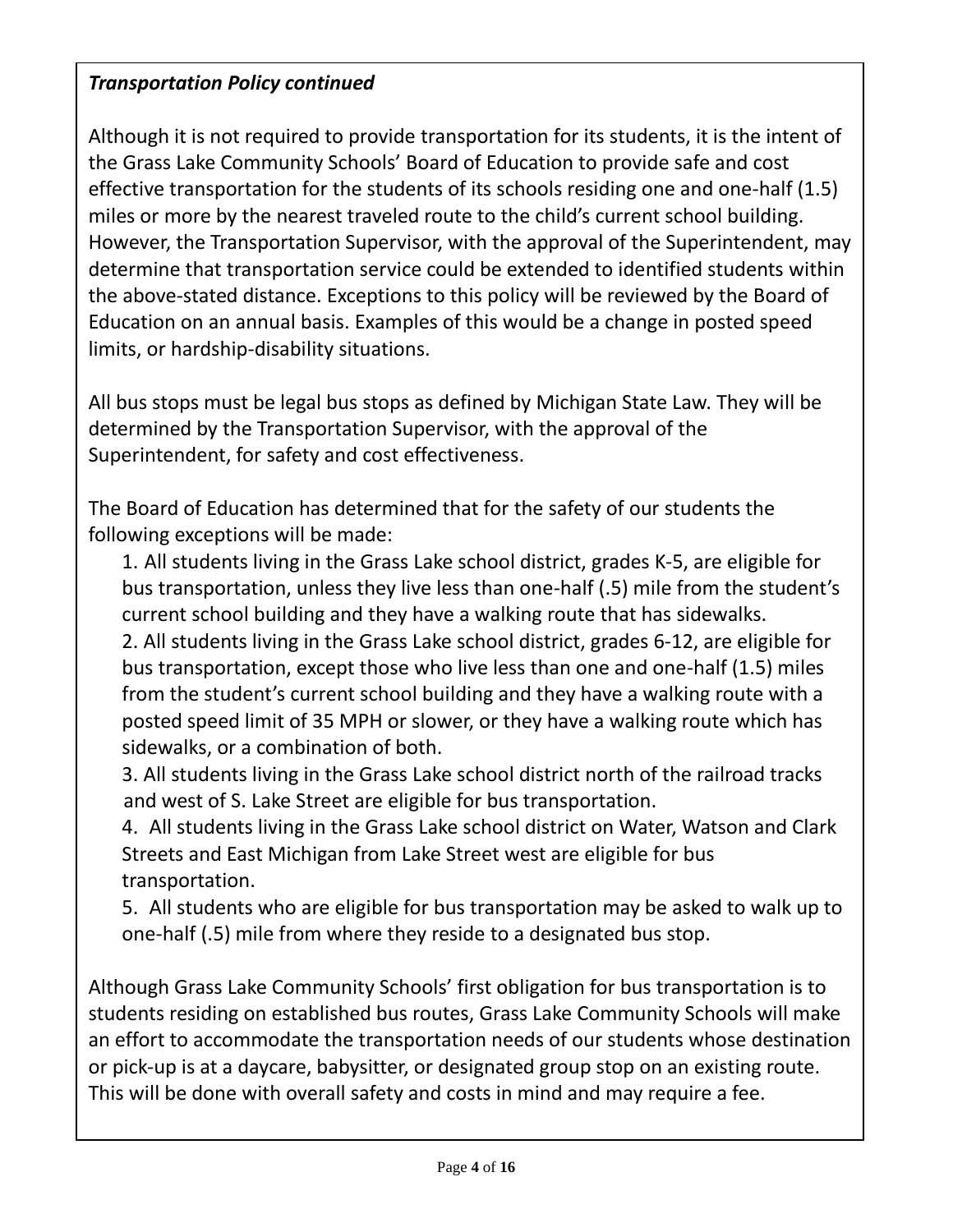#### *Transportation Policy continued*

Requests for changes of pick-up or drop-off locations will be evaluated in the order they are received throughout the school year and should be received in writing by the Building Principal or the Transportation Supervisor a minimum of three days prior to the requested change date. Requests will be granted or denied by the Transportation Supervisor or the Superintendent and notification will be made to the parent as to the status of their request based on available bus space and bus route availability.

A student residing in the school district, but enrolled in a non-public school, may be eligible for bus transportation to the Grass Lake Community School building the student would otherwise attend, as long as that student meets the requirements of this policy and there is available bus space and bus route availability. All other persons shall not be provided bus transportation. Only the Transportation Supervisor or Superintendent will make exceptions to this rule.

This policy and/or these exceptions can be terminated at any time by the Board of Education.

#### **TRANSPORTATION PROCEDURES**

#### **Transportation Service Limitations:**

Bus routes shall be planned to achieve maximum safety of operation with reasonable economy.

1. Students may be required to walk up to one quarter (.25) mile if they live on a regular route.

2. Students may be required to walk up to one-half (.5) mile if they live off a regular route.

3. A bus will not make more than four (4) stops in any one mile interval, unless safety requirements make additional stops necessary.

4. In establishing routes in new or existing residential sub-divisions, buses will only travel public roads as designated by the Jackson County Road Commission. Buses will only be sent into new residential sub-divisions that are considered "mature" regarding percentage of completion. Students will be required to walk to bus stops in accordance with Sections 1, 2, and 3 above, to the extent walking safely permits.

*Transportation Procedures continued next page*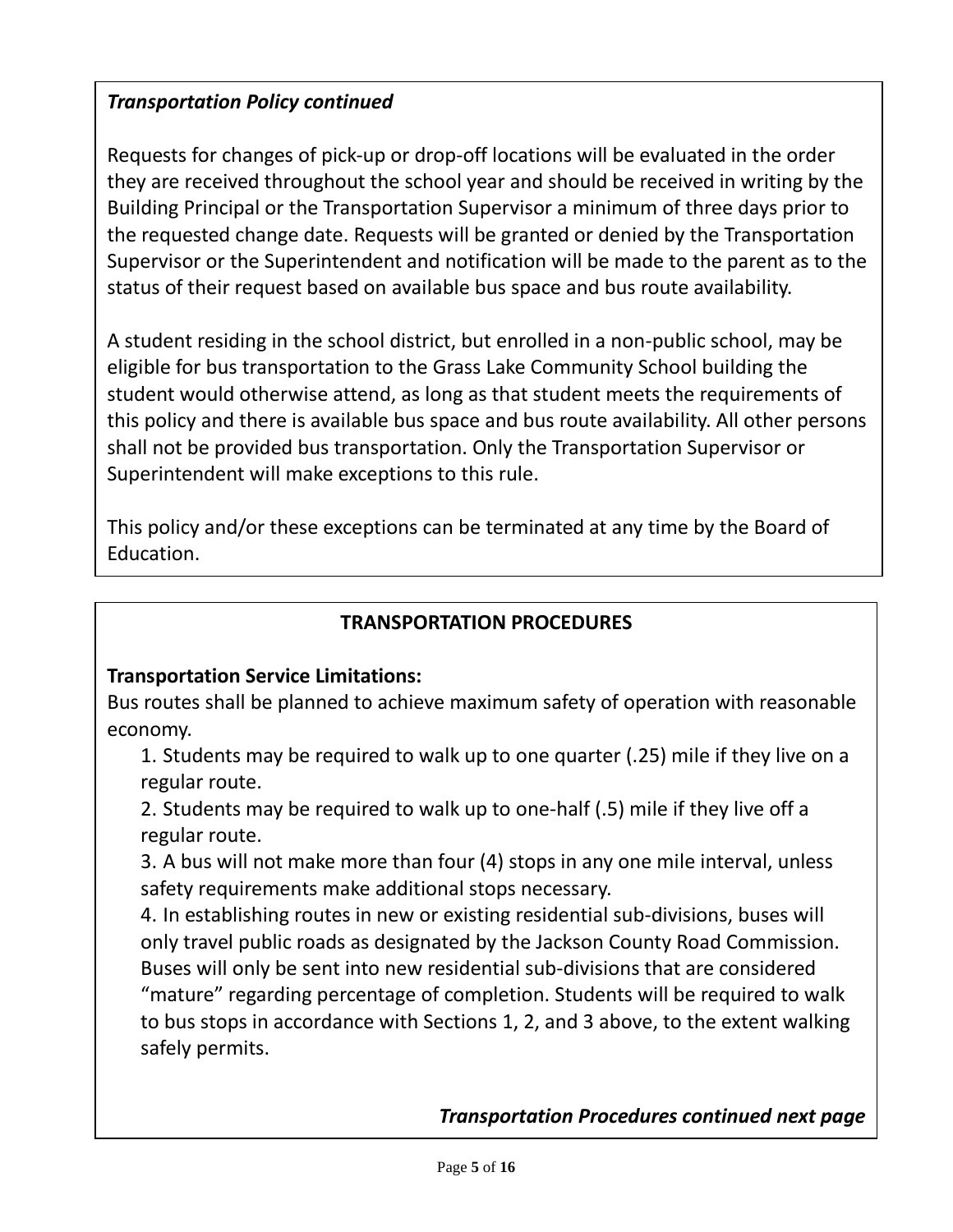#### *Transportation Procedures continued*

5. Buses will be routed on dead-end roads that exceed one-half (.5) mile in length only if an adequate, all weather, bus turn-around exists, without trespassing on private property.

6. Regular and Special Education routes are to be designed to keep individual riding distances and time to a practical minimum.

7. In setting up bus schedules, it shall be the objective to arrange for buses to arrive at each respective school building approximately ten (10) minutes before the scheduled time for the beginning of classes in the morning and to leave no more than ten (10) minutes after the scheduled dismissal time.

#### **Operation of the System:**

The measurement of the mileage to determine eligibility for transportation shall be the responsibility of the Transportation Supervisor. Such measurement shall be accepted as conclusive evidence of eligibility for transportation. Any person who feels aggrieved by this measurement may request to accompany the Supervisor to witness the measurement. Such a request shall be honored and scheduled at the earliest mutual convenience.

Each eligible pupil will be assigned to a specific bus and bus stop and shall not be permitted to use any other stop without the prior permission of parents and school administrators.

The scheduled number of pupils assigned to ride a school bus, minus the approximate number students on routes who will most likely not ride, will not exceed 100% of its rated passenger capacity of no more than three pupils per seat. Upon the opening of school, should unforeseen circumstances result in an overload, adjustments in routes and stops will be made within fifteen (15) school days, with priority being given to the most seriously overloaded buses.

#### **PLEASE NOTE THESE SPECIAL RULES REGARDING BUS CHANGES**

1. A requested change may not result in the overcrowding of any bus, alteration of any regular bus route, bus stop, time schedule, the provision of service in an area not normally in service, or in any other way interfere with the regular operation of the transportation system.

- 2. The purpose of such special permission requested shall be:
	- A. To relieve a temporary situation that would otherwise create a severe hardship on a pupil getting to and from school.

#### *Special Rules continued next page*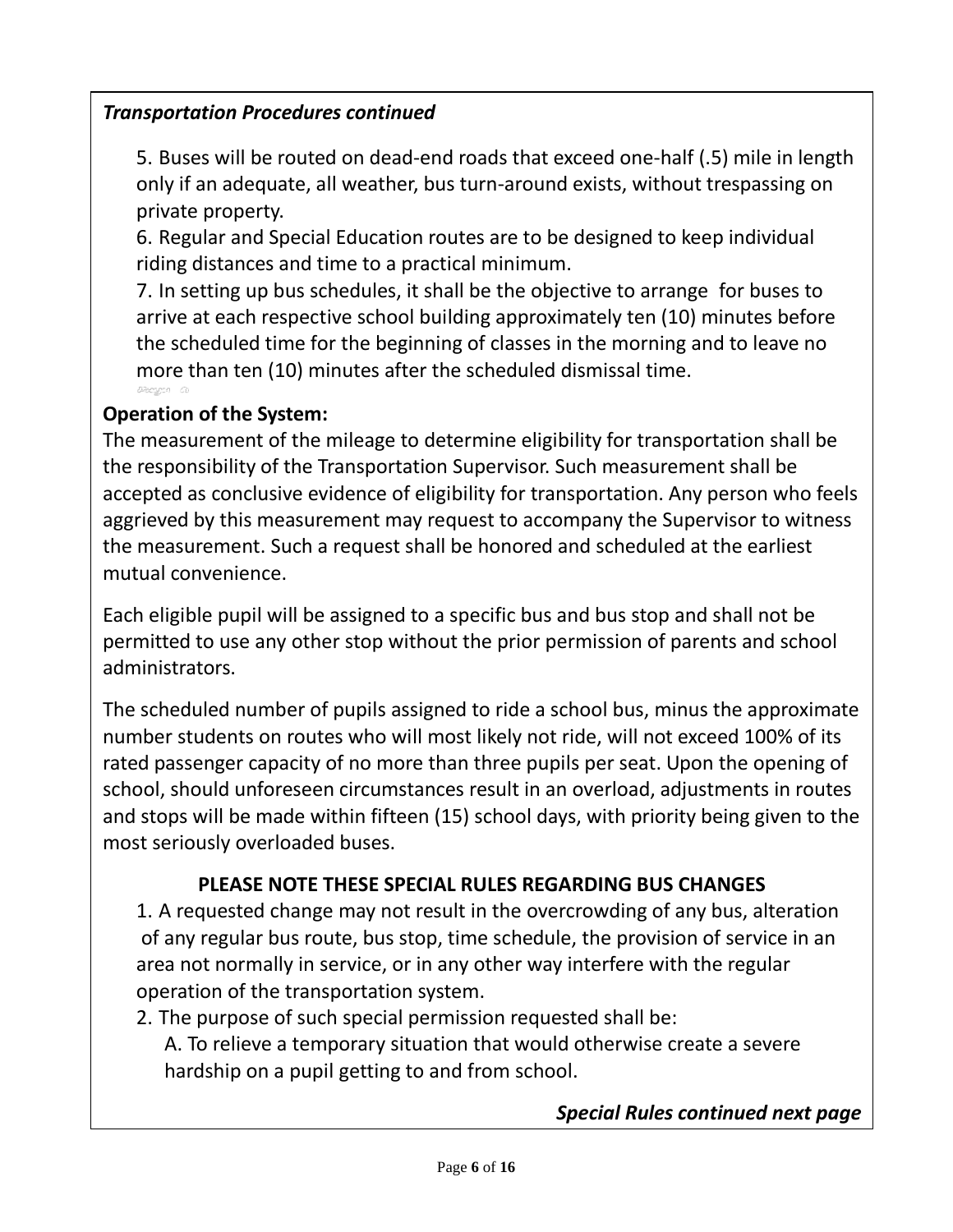#### *Special Rules continued*

 B. For such other emergency or unusual reason as shall be approved by the Transportation Supervisor.

3. Drivers are to transport only their regularly assigned passengers unless other authorization is received from the Transportation Supervisor.

4. In an emergency, a written request may be waived. Such emergency requests should be made directly to the Transportation Supervisor.

#### **Child Safety Information:**

The Transportation Supervisor and Superintendent will develop a safety program for student bus riders. The program will include instruction in rules of behavior while riding, getting to and from bus stops safely and emergency bus evacuations.

#### **Appeal Procedures:**

In any aspect of the application of the provisions of this policy, a parent, guardian or adult student may appeal the policy decisions of any official involved and submit the specifics of the case in writing. The officials involved will respond within ten (10) working days.

#### **Responsibilities of the Parents:**

1. To ensure that children arrive at their designated bus stop before the bus arrives in the morning. It is mandatory that students be at the stop ahead of the scheduled pick-up time. (10 minutes is suggested.) Failure to adhere to this mandate will result in consequences as described in the disciplinary process section of this policy. 2. To ensure they arrive at the bus stop in advance of the scheduled drop-off time. Note: THE BUS DRIVER MUST SEE A RESPONSIBLE ADULT AT THE DROP-OFF POINT FOR KINDERGARTEN AND  $1^{ST}$  GRADE STUDENTS IMMEDIATELY UPON ARRIVAL AT THE STOP, OR THE STUDENTS WILL BE RETURNED TO SCHOOL FOR PARENT PICKUP. After two warnings for missed pick-ups, riding privileges may be revoked for the remainder of the school year.

3. To provide necessary protection for their children when at the bus stop and going to and from the bus stop.

4. To work cooperatively with school authorities to encourage the proper and responsible conduct of their children.

5. To make arrangements for alternative locations for children to report to if a parent is not at home when the bus arrives for the afternoon drop-off.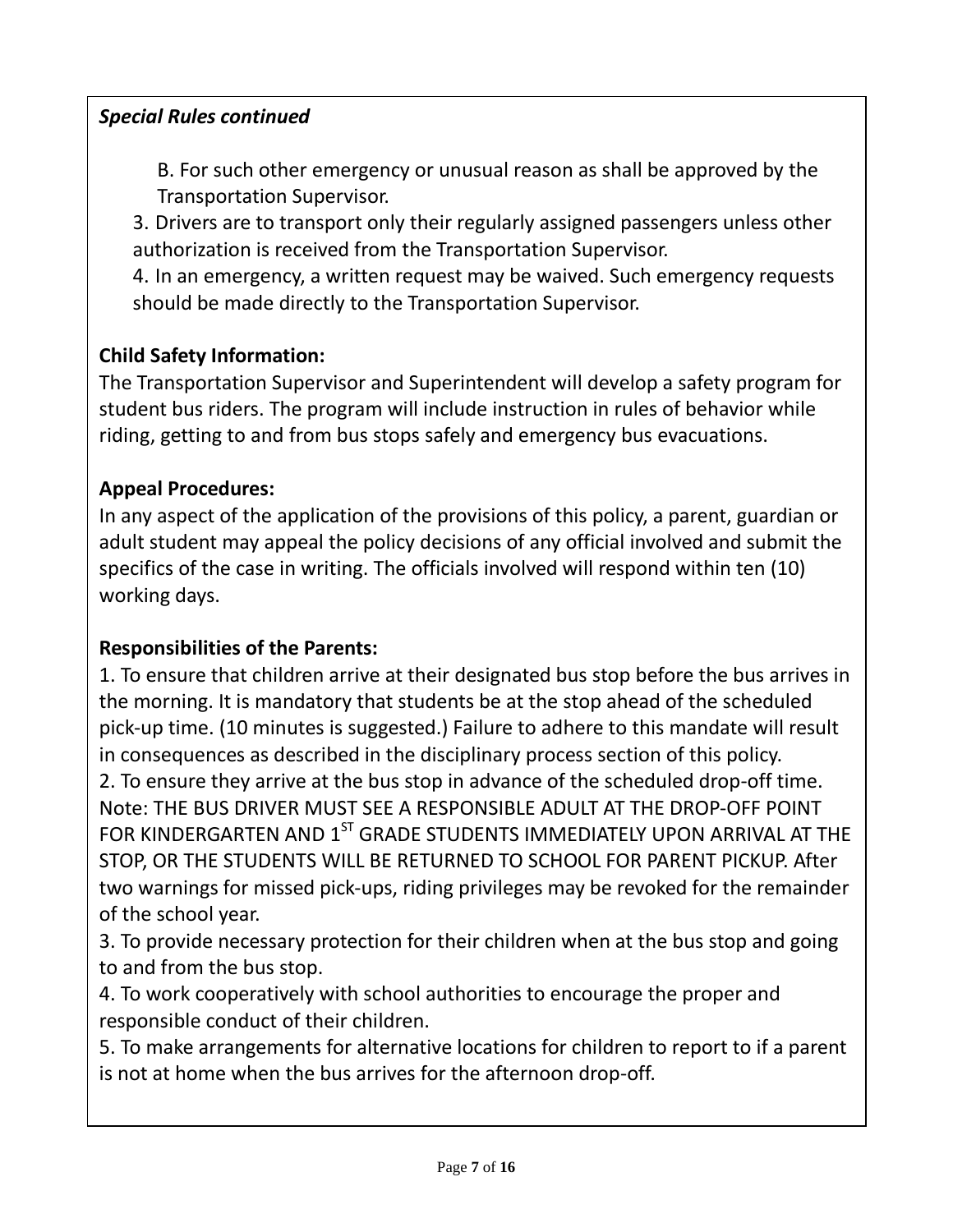#### **Responsibilities of the Students:**

1. To occupy the seat assigned by the driver and to refrain from moving from their seat while in route.

2. To observe classroom-type conduct while getting on or off the bus and while riding the bus.

3. To obey the driver and to report promptly to the building principal when instructed to do so by the driver.

4. To warn the driver of approaching danger if there is reason to believe the driver is not aware of the danger.

5. To be in the location designated ready to board the bus at the designated time. (The driver is responsible for the maintenance of the schedule and cannot wait for tardy pupils.)

6. To stay at least 10 feet from the traveled roadway at all times while waiting for the bus.

7. To wait until the bus has come to a complete stop before moving toward the bus for boarding, and before rising from their seat for de-boarding.

8. To only leave the bus with the consent of the driver, and then to enter or leave the bus only at the front door, except in the case of an emergency or a drill.

9. At any multi-family stops it is required that students de-boarding the bus will gather at the designated area and remain there until the bus has completely left the stop.

10. BUS STOPS WHERE ROAD CROSSINGS ARE REQUIRED **-**To cross the traveled road the student must always wait for a signal from the bus driver that it is safe to cross. This signal will be a hand wave to the student indicating that they are clear to cross. When leaving the bus and crossing a lane of traffic, the student must exit the bus, then move to an area 10' in front of the bus that is in sight of the driver. When the driver confirms that the stop is secure, they will give the signal to the students that it is safe to cross. Always WALK (do not run) in front of the bus when crossing the road.

11. Keep hands and head inside the bus at all times.

12. Inform the driver when an absence is expected from school.

13. Report to the driver at once any damage to the bus that is observed.

14. Help keep the bus clean, sanitary and orderly.

15. In case of a road emergency, students are to remain on the bus unless instructed by the driver to leave the bus.

16. Eating, chewing gum, and drinking are not permitted on the bus.

17. Students are not permitted to bring live animals, glass containers or bottles on the bus.

#### *Student Responsibilities Continued Next Page*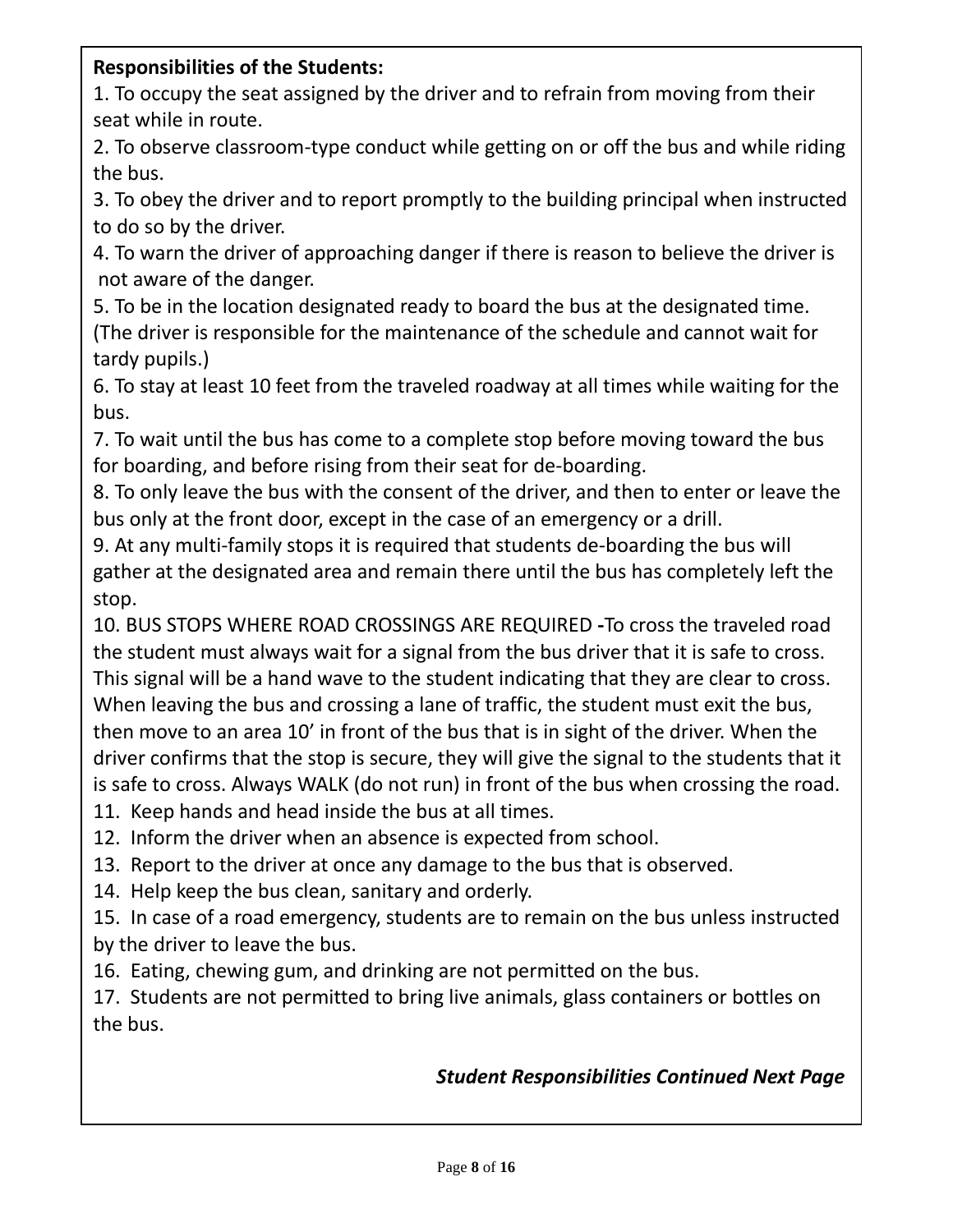#### *Student Responsibilities Continued*

18. Large musical instruments are permitted as long as they may be held on the lap or placed under the seat. Instruments may not take the place of students' seating. Individual situations should be discussed with the Transportation Supervisor.

19. There shall be no fighting, profanity, or inappropriate language used on the bus. This rule applies to all persons, youth or adult, who ride school buses.

20. Riders are to board only their regularly assigned bus and get off at their assigned stop. In case of an emergency, notify the Transportation Supervisor for accommodations.

21. Emergency bus exits are to be used only at the direction of the bus driver.

22. Prior to leaving the bus, students will be required to close the windows that they have opened.

23. Lost items will be turned in to the school offices.

24. Weapons, drugs and items that could cause a fire, such as lighters, matches, electronic cigarettes, or other items that could cause harm to riders, are absolutely forbidden and are subject to the possible revocation of bus privileges and/or expulsion from school, according to the Weapons Free Act and district policies. (See a definition of "weapons" on p.13 of this handbook.)

25. Sharp items such as screws, screw drivers, letter openers, and other objects that could cause harm to others, or damage to school property, must not be carried on the bus.

26. No objects that inhibit the driver's view to the back of the bus, such as balloons, will be allowed on the bus.

27. Videotaping of other students either on purpose, or inadvertently, is not allowed. 28. Personal devices should be listened to only with proper earphones.

29. Scented products, such as cologne, perfume, body spray, etc., must not be applied or dispersed on the bus.

#### **THE DISCIPLINARY PROCESS**

Students will be required to maintain acceptable behavior while riding the bus. Parents are asked to help support the maintenance of these safety guidelines. Students who fail to respect and observe the adopted rules will be subject to the infraction disciplinary procedure. In the event a student violates one of the standards, parents will be notified as to the nature of the infraction and the consequences of their student's behavior, which may include a suspension from bus privileges. Because school transportation is a privilege, further misbehavior could result in loss of riding privileges.

*Disciplinary Process Continued Next Page*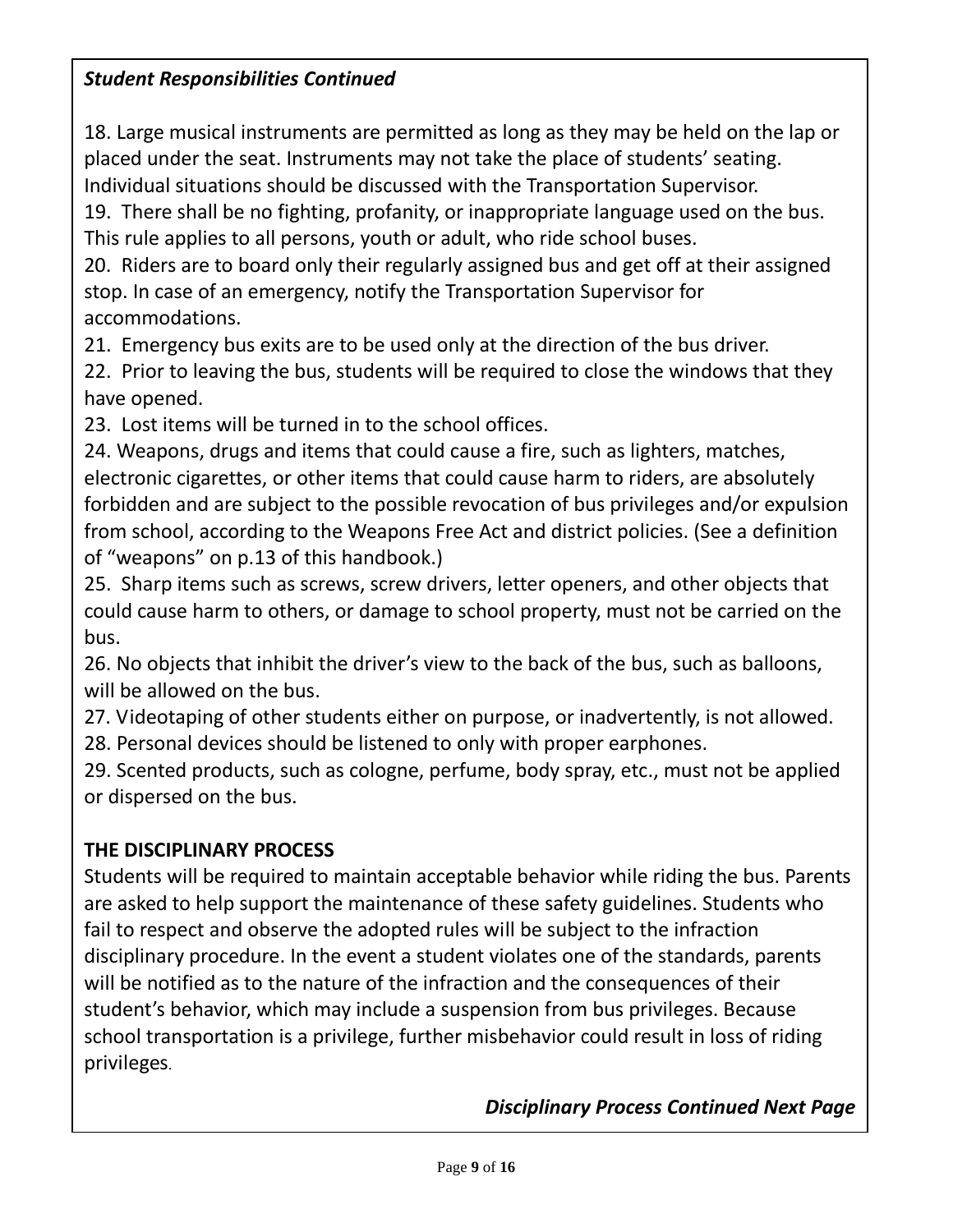#### *Disciplinary Process Continued*

**Grass Lake Community Schools uses a progressive discipline plan to promote positive behavior on our buses. Safety of the passengers is the primary focus toward the requirement of following rules on the bus. Proper behavior is demanded of all students. Because the bus is an extension of the classroom, all School Board policies are to be followed. Transportation is a privilege, not a right.**

The District's Transportation Supervisor handles all bus discipline for students in the District. The Transportation Supervisor may consult with the Bus Driver and/or the Building Principals to establish appropriate interventions and consequences for inappropriate behaviors.

The following discipline levels are guidelines that the Transportation Supervisor will use when deciding on student interventions and disciplinary actions. The Transportation Supervisor may substitute or add other disciplinary consequences that are appropriate for the grade level and the specific student misconduct, such as writing sentences or apologies, having the student sit in the front of the bus, lunch detentions, before or after school detentions, or in-school detentions. All students will complete a Behavior Intervention Plan that will act as a written notice to parents.

**Discipline Level One:** Verbal warning. Written notice to parents. (Don't do it again.) **Discipline Level Two:** Written warning. Written notice to parents. Possible 1-3 day suspension from bus.

**Discipline Level Three:** Written notice to parents. Possible 3-5 day suspension from bus. Parent conference recommended.

**Discipline Level Four:** Written notice to parents. Possible 5-10 day suspension from bus. Parent conference required.

**Discipline Level Five:** Written notice to parents. Possible suspension from bus for greater than 10 days up to expulsion from school. Parent conference required.



*Disciplinary Process Continued Next Page*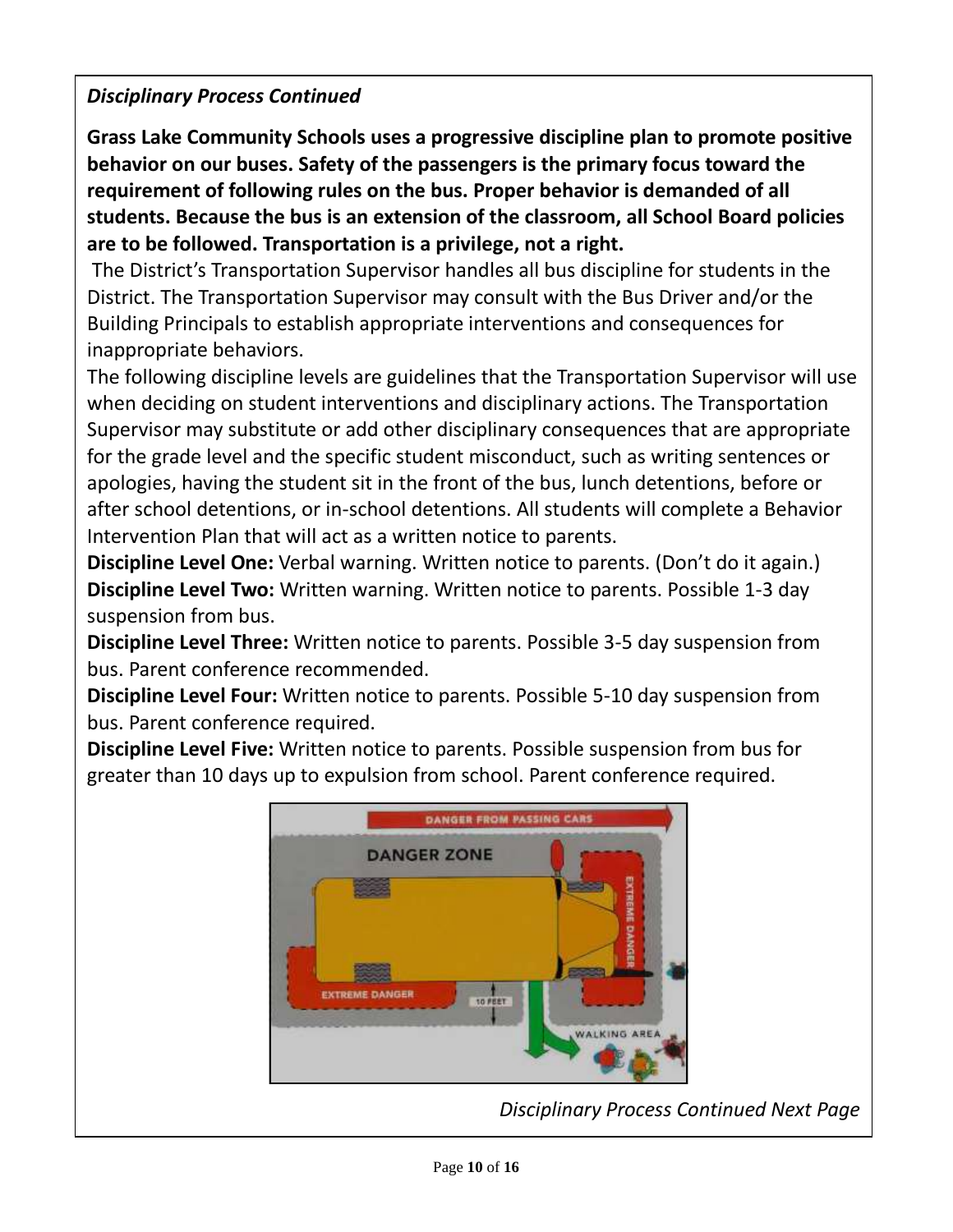#### *Disciplinary Process Continued*

Violations of the Transportation Rules and Regulations are divided into two tiers: **Tier One Offenses** include, but are not limited to the following:

- Consuming or using food, gum, or beverages on the bus
- Not sitting properly. Students are to remain seated "bottom to the bottom, back to the back" and out of the aisle at all times until the bus has come to a complete stop at each student's specified destination, unless directed to move by the driver.
- Profanity or abusive language
- Any body parts out the window
- Throwing objects inside the bus
- Verbal or physical harassment of another student, or physical contact without the intent to do physical harm
- Disrespectful speech or actions toward another student
- Failure to observe or cooperate with a driver request or warning
- Failure to be at a designated stop on time.
- Being at a stop other than the student's designated stop
- Videotaping other students on purpose, or inadvertently

**Tier Two Offenses\*** include, but are not limited to the following:

- Possession of a weapon or dangerous instrument (See a definition of "weapons" on p.13 of this handbook.) Weapons, drugs and items that could cause a fire, such as lighters or matches, or other items that could cause harm to riders, are absolutely forbidden and are subject to the possible revocation of bus privileges and/or expulsion from school
- Use, possession, or consumption of alcoholic beverages, drugs, or any other illegal substance, including electronic cigarettes.
- Fighting, assault, or threat to harm another individual
- Damage or destruction of school property
- Causing any life threatening situation
- Disrespectful speech, harassment, or name calling directed toward the bus driver
- Throwing of objects out the bus window
- Obscene gestures to vehicles or pedestrians

#### **\*Tier Two Offenses will instantly move the student into the Discipline Level Three, or greater, consequences.**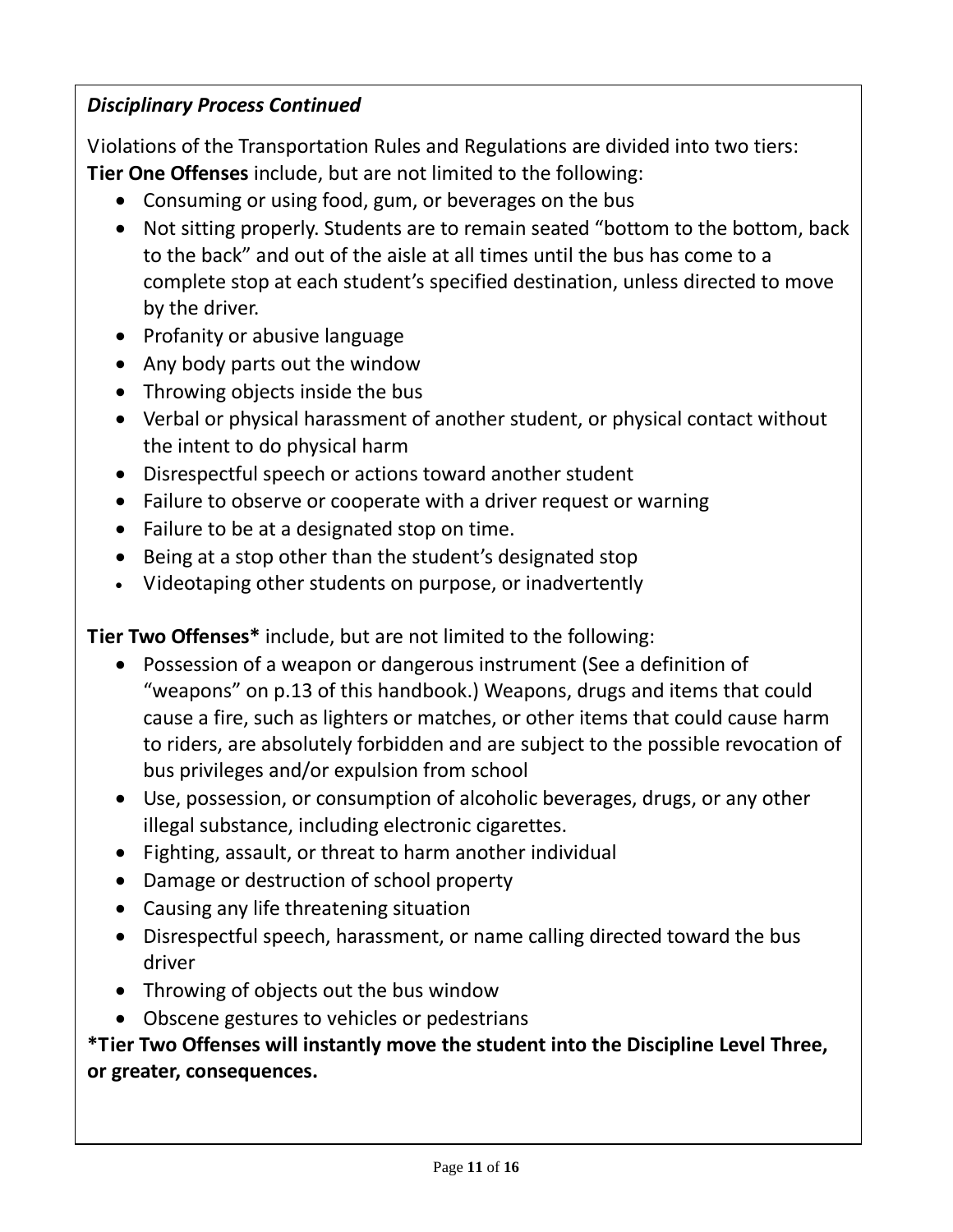#### **Schools of Choice Busing Policy**

In recognizing the need for transportation for out-of-district students attending Grass Lake Community Schools, and in the interest of advancing safety and efficiency within Grass Lake Community Schools bus routes, Grass Lake Community Schools bus stops can be established in adjacent school districts contingent on the following:

1) The location of the initial out-of-district bus stop must be located no further than 2.5 miles from Grass Lake School District boundaries as traveled by public roads. If it is determined that a safe and efficient turn-around location is not available to allow the bus to return immediately using its incoming route, the bus will employ the next reasonable closest route to return to the Grass Lake School District and its assigned bus stops.

2) The bus stop can be located at a residence or at a group stop location that is determined to be efficient and safe by the Grass Lake Transportation Director.

3) The initial bus stop located outside of the Grass Lake School District will be established only if the stop includes at least one eligible passenger who has been enrolled in Grass Lake Community Schools for no less than 72 calendar weeks (two school years).

4) Any other school-of-choice families who reside on an established out-of-district route, or who wish to utilize an established group stop, will also be eligible to ride the bus. The locations of these stops will be identified by the Grass Lake Transportation Director.

5) If circumstances arise that cause the student(s) at the original initial stop to no longer ride from that stop, Grass Lake buses will continue to follow the established outof-district route to accommodate students previously accommodated.

6) Bus stops will only be established that are financially effective, fit within our time schedules, and that are considered safe by the rules and regulations of the State of Michigan and as outlined by Grass Lake Community Schools transportation policies.

#### **The Michigan Penal Code (Act 328 of 1931):**

Intentional damage, destruction, or alteration of a school bus is a felony. If a person intentionally damages, destroys, or alters a school bus without the permission of the entity that owns that school bus and that damage, destruction, or alteration creates a health or safety hazard to any individual occupying that school bus or who may occupy that school bus, the person is guilty of a felony punishable by imprisonment for not more than 5 years, or a fine of not more than \$5,000 or both. "School Bus" includes a school transportation vehicle that is clearly marked as a school transportation vehicle.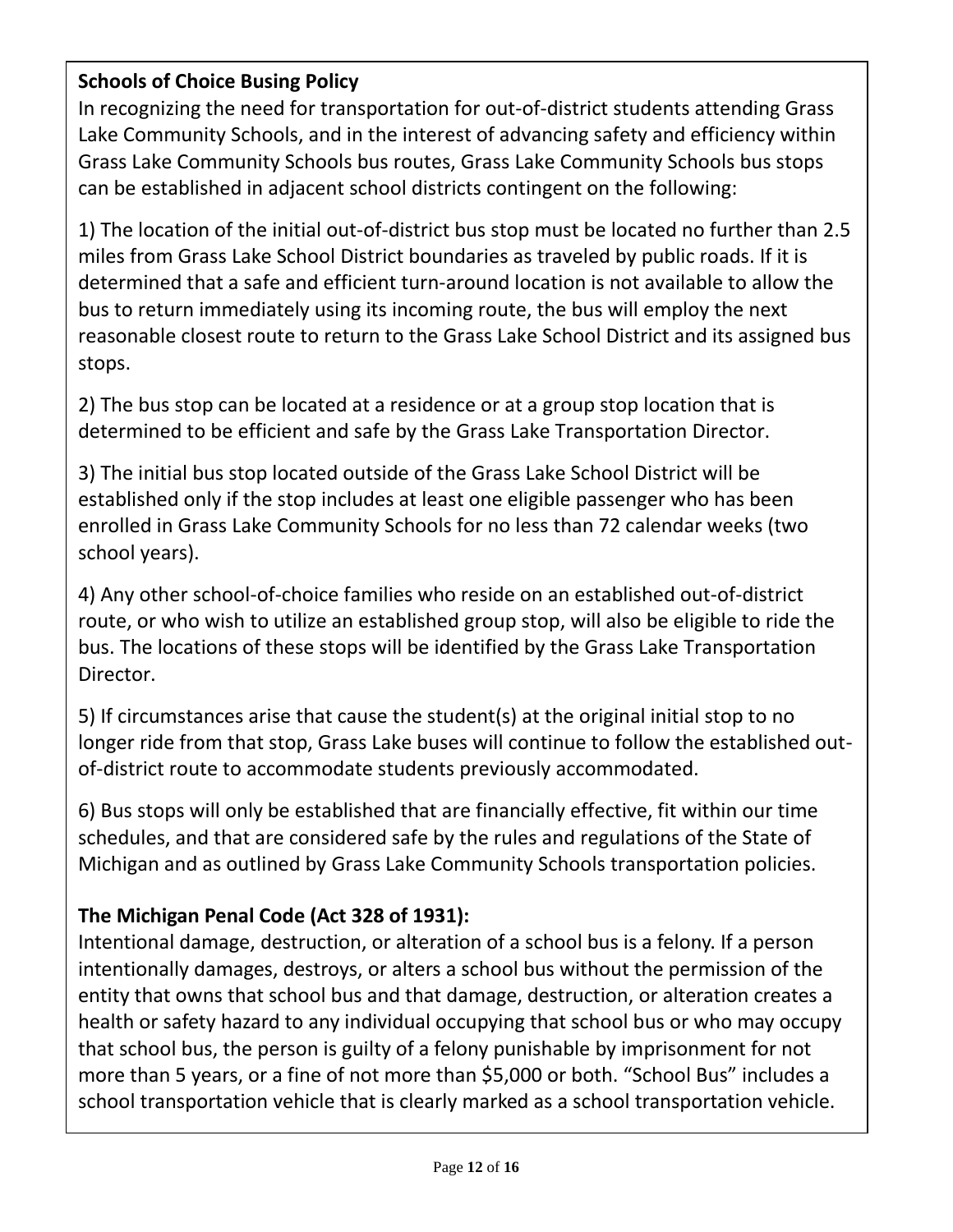#### **DUE PROCESS:**

In all instances of disciplinary action the rights of the student and parents will be carefully observed and respected. All must be frequently informed of rules and expectations, procedures and consequences and, in a specific incident, of the infraction, evidence, witnesses, penalties and appeal procedure.

#### **APPEALS:**

At any step of the disciplinary process, the parent/guardian or adult student may appeal the decision of the authority at that level. The appellant should be prepared in every instance to both meet with the official involved and submit the specifics of the case in writing. The response to such appeals will be rendered within ten (10) working days.

#### **WEAPONS FREE SCHOOL**

The district follows the State of Michigan's Weapons Free School Law. Weapons are considered to be any object capable of causing injury, or an object being used in a threatening manner. Students found to be in violation of this law will be suspended and/or subject to expulsion by the School Board, and the police will be contacted. • Do not bring or have in your possession any object that would be classified as a weapon. For purposes of this policy, a dangerous weapon is defined as a "firearm, dagger, dirk, stiletto, knife, pocket knife, iron bar, or brass knuckles" or other devices designed to or likely to inflict bodily harm, including, but not limited to air guns and explosive devices.

#### **Child Safety Information:**

The Transportation Supervisor and Superintendent will develop a safety program for student bus riders. The program will include instruction in rules of behavior while riding, getting to and from bus stops safely and emergency bus evacuations.

#### **Appeal Procedures:**

In any aspect of the application of the provisions of this policy, a parent, guardian or adult student may appeal the policy decisions of any official involved and submit the specifics of the case in writing. The officials involved will respond within ten (10) working days.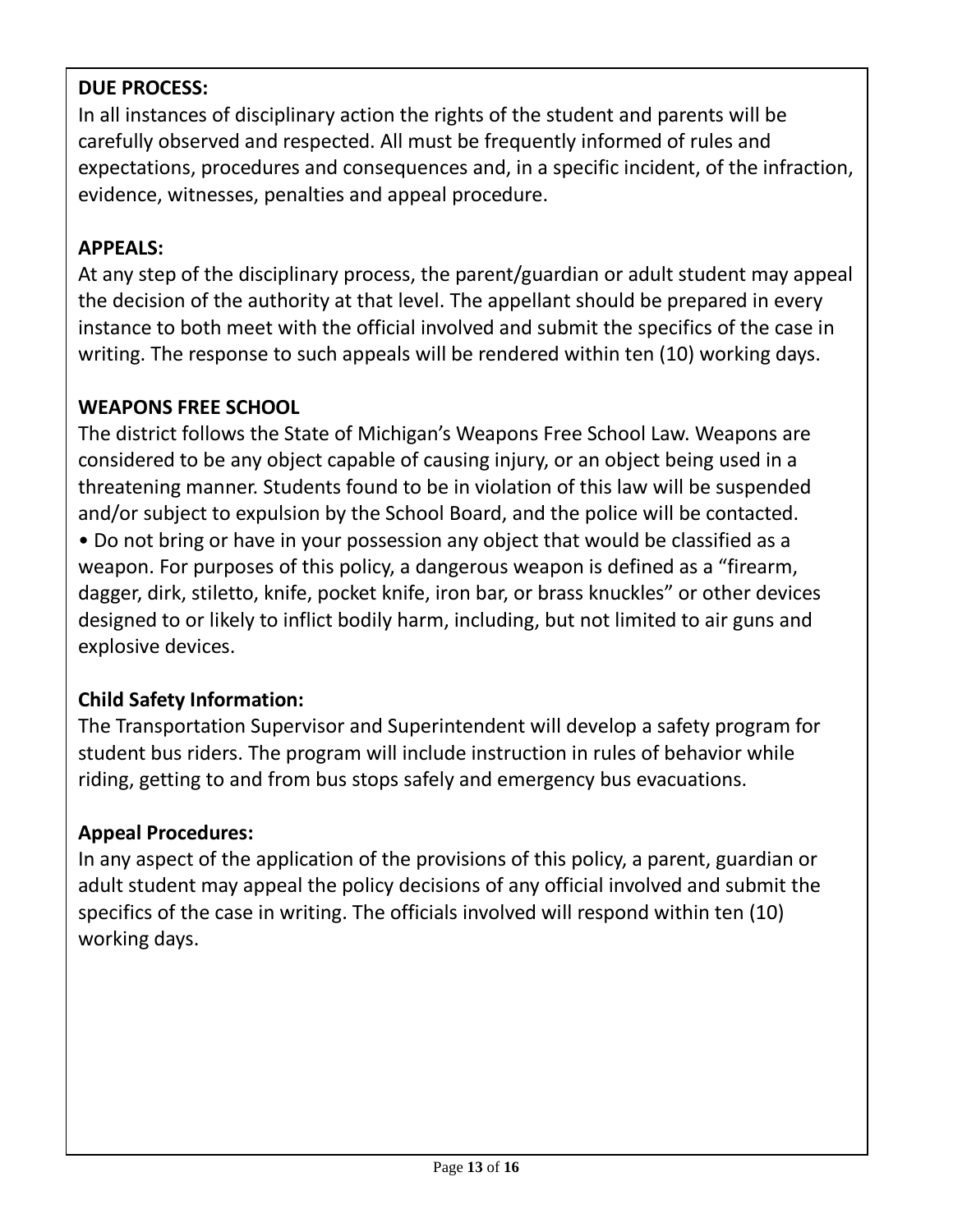#### **PROCEDURES FOR SCHOOL CLOSINGS OR SCHOOL DELAYS:**

From time to time, school must be delayed or closed due to weather-related or emergency conditions. Every attempt will be made to make the decision before 6:30 a.m. Parents should be aware that school may, at times, be delayed for two hours if conditions warrant it. Parents are asked not to drop students off at school early in the event of delays.

Delays and closings will be broadcast through the District's automated calling system that may also include special directions. The information will also be sent to the following local media stations:

**Television:** WLNS -TV6; WLAJ TV 53; WILX -TV10; WSYM TV Fox 47 **Radio:** W4 Country 102.9 **Internet:** Grass Lake Community Schools: [www.](http://www.grasslakeschools.com/)[grasslakeschools.com](http://grasslakeschools.com/) WILX-TV10**:** <http://gray.ftp.clickability.com/wilxwebftp/closings.html> WLNS-TV6: [http://66.70.209.226/schools/CL\\_TODAY.HTM.](http://66.70.209.226/schools/CL_TODAY.HTM)

In very rare instances, it may be necessary to dismiss school early during the day because of deteriorating weather conditions, power failures, etc. Parents should remain posted to any of the above media outlets while keeping phone lines open for messages from the District's automated calling system, and our website. We ask that phone calls into the District during these times be kept to a minimum so as not to tie up lines for calls from and to emergency responders.

**PLEASE NOTE: While we attempt to maintain the same bus schedules on "bad weather days," there will be days when buses are running behind schedule. Please be sure that children have on proper attire in the event that they have to wait longer than expected for the bus.**

#### **EMERGENCY DISMISSAL FOR SEVERE WEATHER:**

In the event of an announcement of tornado watch or warning by the U.S. Weather Bureau, students shall remain in school until the regular time for dismissal or until such time, in the judgment of the Superintendent or designee, students can be safely dismissed.

In the event of other severe weather warnings or conditions, the Superintendent or designee shall make a decision regarding the dismissal of students. Parents may pick up their children at school during a weather crisis, at their discretion, after notifying the appropriate School Principal.

It is the responsibility of the Superintendent to develop and implement a plan for the care of students during those times when a tornado watch and/or other severe weather warning and conditions have been announced. Such a plan shall pertain only to the regularly scheduled school day and to the safe dismissal of students.

*TORNADO WATCH*: "alerting the public, in or near an area designated to the possibility of tornadoes and advising them to be ready to take necessary precautions."

**TORNADO WARNING:** "a tornado has been sighted or has been detected by radar. A person in its path should take immediate safety precautions."

If your child's bus is en-route and a warning should occur, the driver will go to the safest location for the duration of the warning.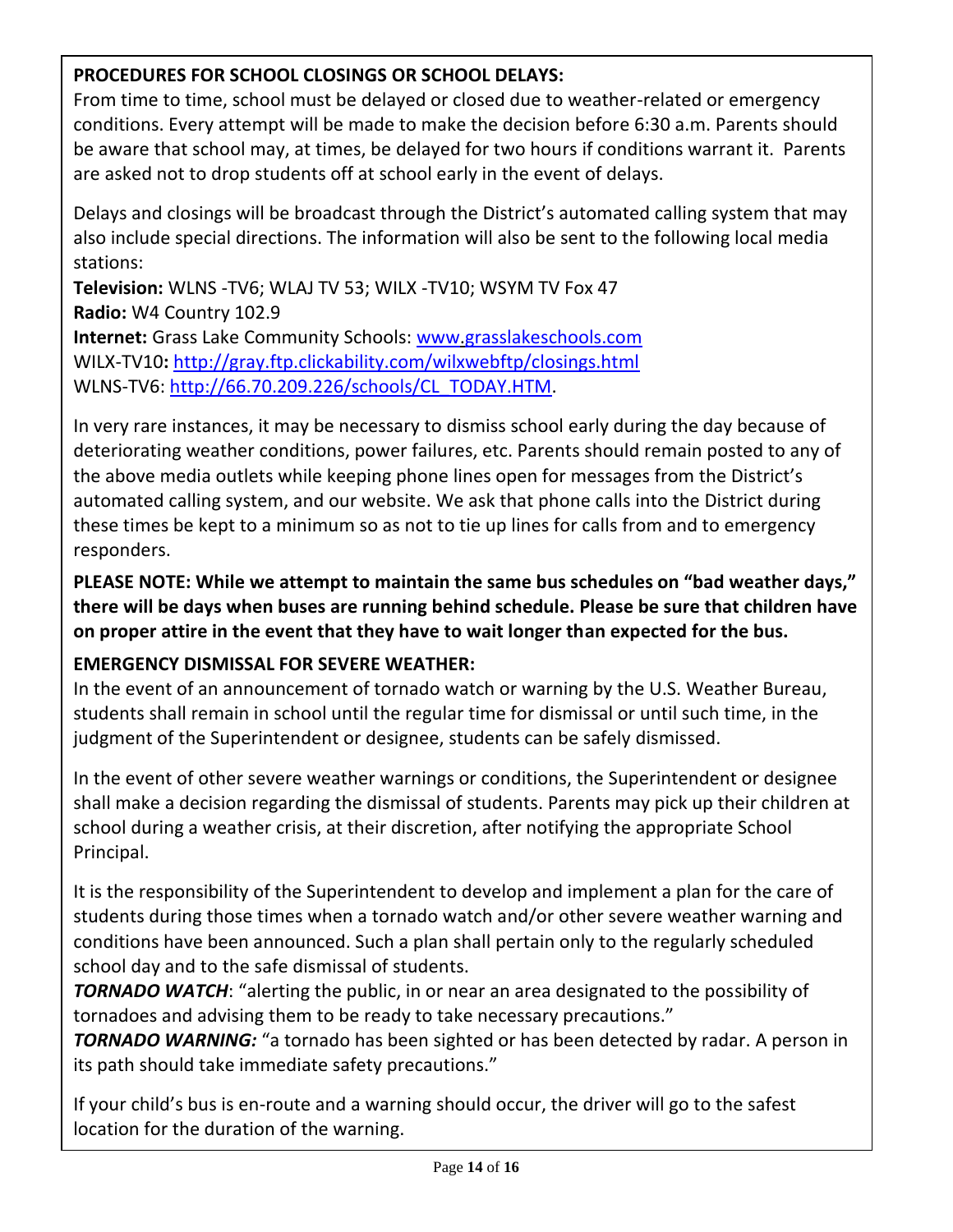#### **CONCERNS OR COMPLAINTS PERTAINING TO TRANSPORTATION:**

It is recommended that all questions or complaints be directed to the Transportation Supervisor or Superintendent. They may be reached by either of the following means:

> Transportation Supervisor **Superintendent** 899 S. Union Street 899 S. Union Street Grass Lake, MI 49240 Grass Lake, MI 49240 Telephone: 517-867-5544 Telephone: 517-867-5540

#### **School District Website:** WWW.GRASSLAKESCHOOLS.COM *(Go to the "Departments" heading and click on "Transportation")*

#### **GENERAL INFORMATION FOR PARENTS**

Please have students waiting at their designated stop when the bus arrives and ready to proceed to the bus immediately upon the door opening. Drivers are not expected to wait for students who are not prepared to board when the bus arrives.

Pease allow a five (5) minute window both ways of the scheduled arrival times at each bus stop.

Please have your students dressed for the weather conditions. While it rarely happens, delays can result from mechanical bus problems to bad roads.

Parents are expected to know the bus rules for safety and behavior, and support the school's in enforcement procedures.

Even though a student may have had their bus riding privileges suspended, this does not necessarily mean the student has been suspended from attending school. It is the parent's responsibility to transport the student to and from school.

Parents must accept responsibility for their student's behavior at the bus stop prior to the arrival of the bus for pickup, or after delivery.

Students are only allowed to ride un-scheduled alternate buses in the event of family emergency, such as when a caregiver will unexpectedly not be available when a child is expected to be home and a babysitter is not available.

If your child misses the bus, do not attempt to catch the bus to have your child board at a subsequent stop. This is extremely dangerous. Take your child to school yourself.